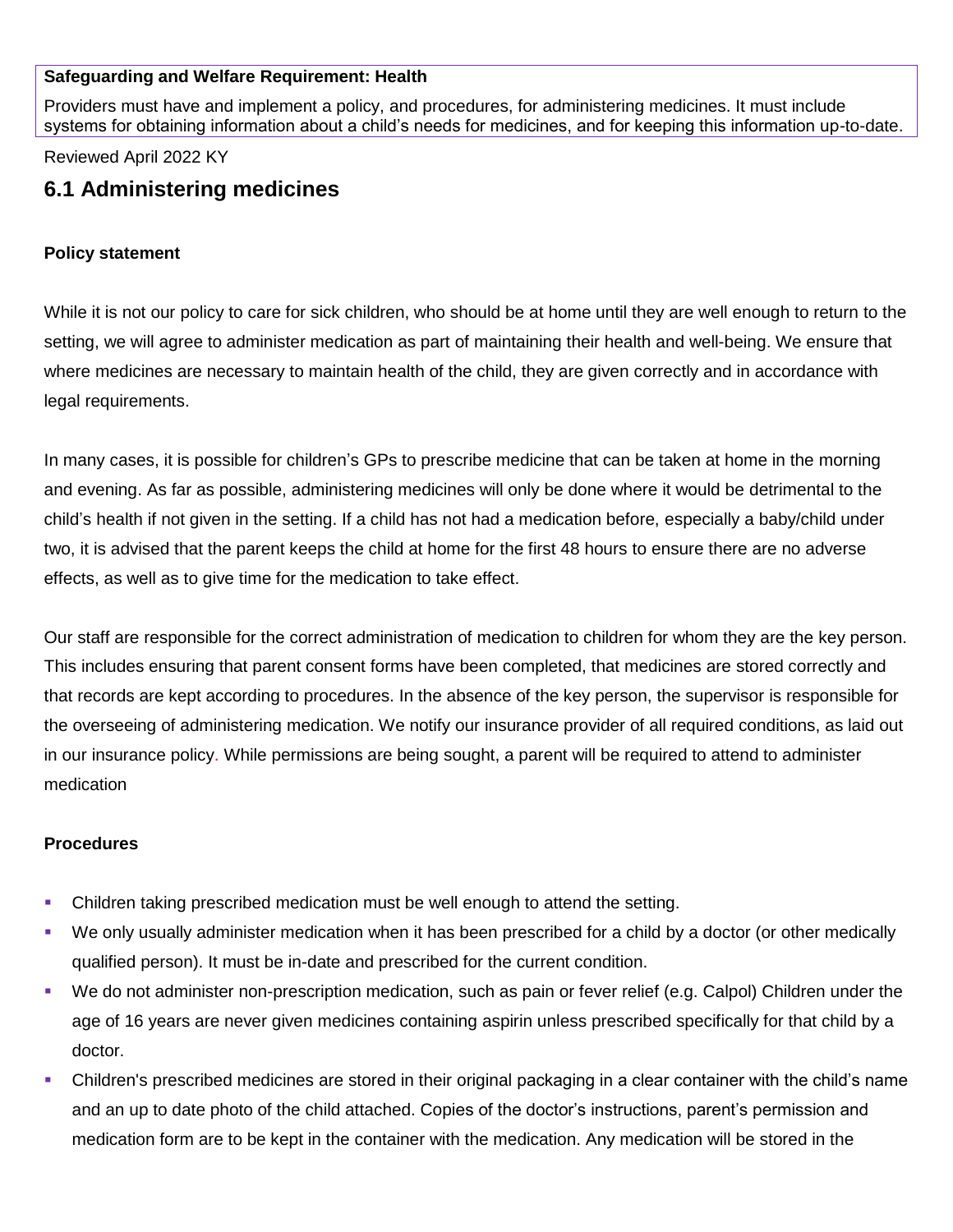kitchen and are inaccessible to the children. On receiving the medication, the member of staff checks that it is in date and prescribed specifically for the current condition.

- **EXT** Parents must give prior written permission for the administration of medication. The staff member receiving the medication will ask the parent to sign a consent form stating the following information. No medication may be given without these details being provided:
	- **-** the full name of child and date of birth
	- **-** the name of medication and strength
	- **-** who prescribed it
	- **-** the dosage and times to be given in the setting
	- **-** the method of administration
	- **-** how the medication should be stored and its expiry date
	- **-** any possible side effects that may be expected
	- **-** the signature of the parent, their printed name and the date
- **The administration of medicine is recorded accurately in our medication record book each time it is given and** is signed by the person administering the medication and a witness. Parents are shown the record at the end of the day and asked to sign the record book to acknowledge the administration of the medicine. The medication record book records the:
	- **-** name of the child
	- **-** name and strength of the medication
	- **-** name of the doctor that prescribed it
	- **-** date and time of the dose
	- **-** dose given and method
	- **-** signature of the person administering the medication and a witness who verifies that the medication has been given correctly
	- **-** parent's signature (at the end of the day).
- **EXECT** If the administration of prescribed medication requires medical knowledge, we obtain individual training for the relevant members of staff by a health professional.
- **EXECT** If rectal diazepam is given, another member of staff must be present and co-signs the record book.
- No child may self-administer. Where children are capable of understanding when they need medication, for example with asthma, they should be encouraged to tell their key person what they need. However, this does not replace staff vigilance in knowing and responding when a child requires medication.
- We monitor the medication record book is monitored to look at the frequency of medication given in the setting. For example, a high incidence of antibiotics being prescribed for a number of children at similar times may indicate a need for better infection control.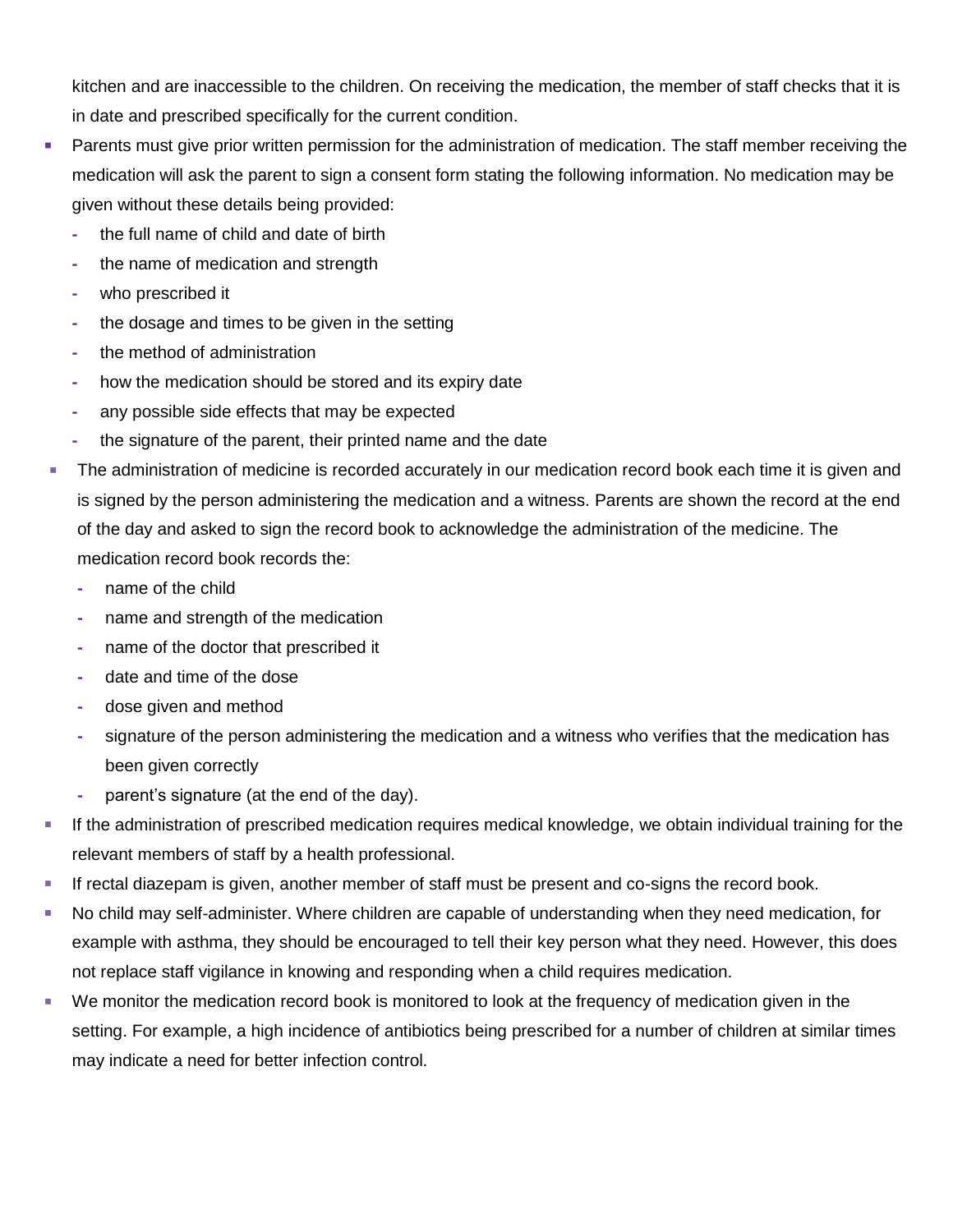# *Storage of medicines*

- All medication is stored safely in the kitchen or refrigerated as required and are kept in a marked plastic box.
- The child's key person is responsible for ensuring medicine is handed back at the end of the day to the parent.

### *Children who have long term medical conditions and who may require ongoing medication*

- We carry out a risk assessment for each child with a long term medical condition that requires on-going medication. This is the responsibility of our supervisor alongside the key person. Other medical or social care personnel may need to be involved in the risk assessment.
- **•** Parents will also contribute to a risk assessment. They should be shown around the setting, understand the routines and activities and point out anything which they think may be a risk factor for their child.
- For some medical conditions, key staff will need to have training in a basic understanding of the condition, as well as how the medication is to be administered correctly. The training needs for staff form part of the risk assessment.
- **•** The risk assessment includes vigorous activities and any other activity that may give cause for concern regarding an individual child's health needs.
- **The risk assessment includes arrangements for taking medicines on outings and advice is sought from the** child's GP if necessary where there are concerns.
- An individual health plan for the child is drawn up with the parent; outlining the key person's role and what information must be shared with other adults who care for the child.
- **The individual health plan should include the measures to be taken in an emergency.**
- We review the individual health plan every six months, or more frequently if necessary. This includes reviewing the medication, e.g. changes to the medication or the dosage, any side effects noted etc.
- Parents receive a copy of the individual health plan and each contributor, including the parent, signs it.

# *Managing medicines on trips and outings*

- **■** If children are going on outings, the key person for the child will accompany the children with a risk assessment, or another member of staff who is fully informed about the child's needs and/or medication.
- Medication for a child is taken in a sealed plastic box clearly labelled with the child's name, the original pharmacist's label and the name of the medication. Inside the box is a copy of the consent form and a card to record when it has been given, including all the details that need to be recorded in the medication record as stated above. For medication dispensed by a hospital pharmacy, where the child's details are not on the dispensing label, we will record the circumstances of the event and hospital instructions as relayed by the parents.
- **•** On returning to the setting the card is stapled to the medicine record book and the parent signs it.